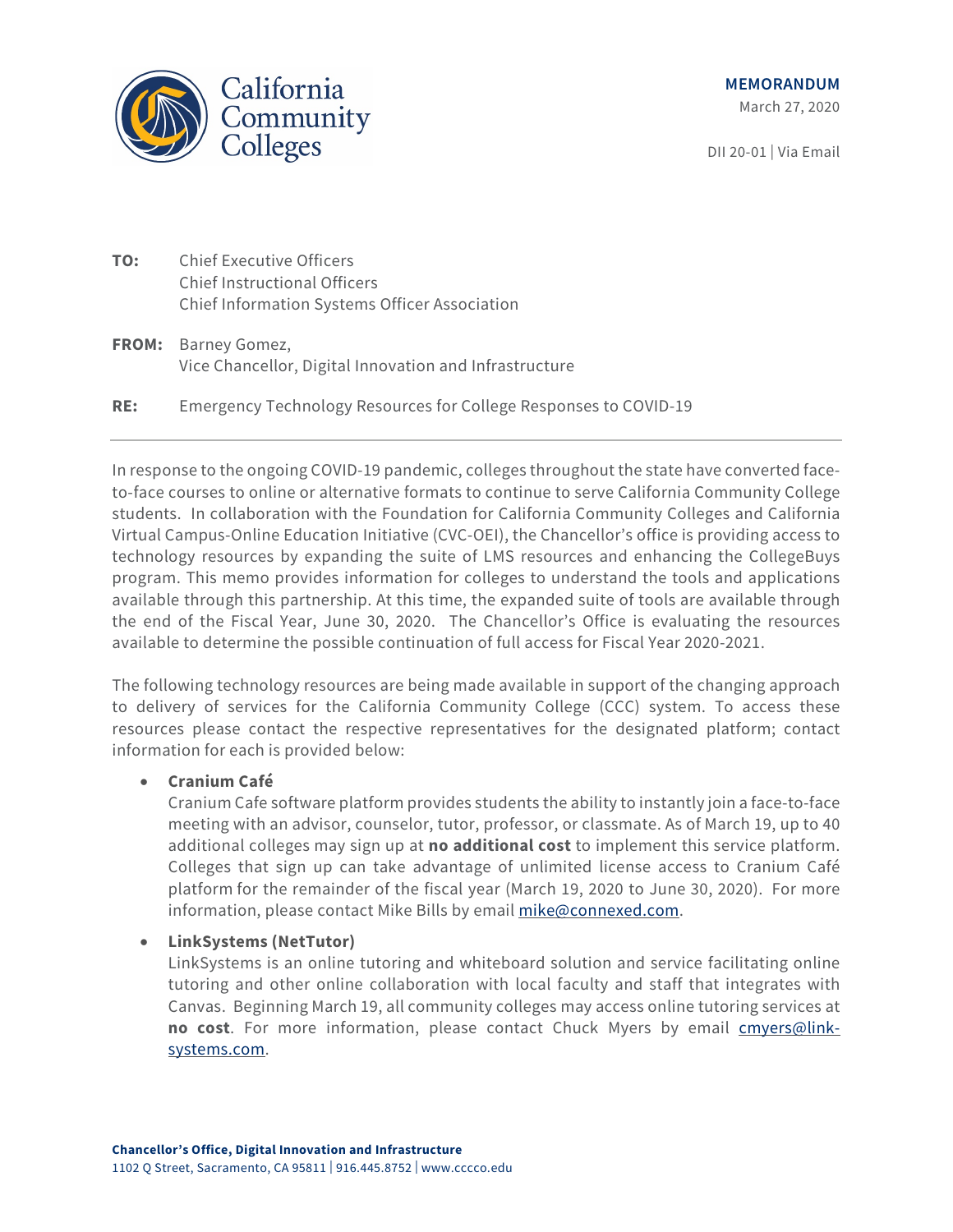### • **[Proctorio](https://drive.google.com/open?id=12Sggn6sFPOO9zI1BUQUmgPWx2bk3OKAv)**

Proctorio is an online learning integrity platform providing automated proctorless software and student verification services that integrates with Canvas. As of March 19, all California Community Colleges may take advantage of CVC-OEI funded license access to Proctorio at **no cost**. For more information, please contact Josh Dyer by emai[l josh@proctorio.com.](mailto:josh@proctorio.com) .

### • **[GrackleDocs](https://foundationccc.org/CollegeBuys/For-Colleges/Our-Partners/Education-Technology)**

GrackleDocs is a tool that supports community college users of Google G Suite™ in creating content that is legally accessible and in compliance with Sections 504 & 508, ADA & Title II for accessibility. In support of the California Community Colleges transition to an accessible online environment, Grackle is providing their tool at **no cost** until June 30, 2020. For more information, please contact Graham Barker by email [gbarker@grackledocs.com.](mailto:gbarker@grackledocs.com)

### • **[Pronto \(by Hitlabs\)](https://drive.google.com/open?id=1U0yJ1esjvwngFWP17G46KXcdVDKCHySU)**

Pronto is an online student communication platform/tool that integrates with Canvas, allowing for expanded engagement between students and instructors virtually. This service is provided at **no cost** to faculty and their courses through the remainder of this semester through our Pronto partnership. For more information, please contact Porter Rappleye by email [porter@pronto.io.](mailto:porter@pronto.io)

## • **Xfinity WiFi Public Hotspots**

All Xfinity WiFi Public Hotspots are now open to everyone on the "xfinitywifi" SSID. Public hotspots can be found in small/medium businesses and outdoors in commercial areas. For more information on available public hotspots visit [https://wifi.xfinity.com/.](https://wifi.xfinity.com/)

Besides robust enterprise-level deployment of their tools, both Adobe and Microsoft provide highly discounted individual (student, faculty and staff) access to its essential software tools. These partnerships have helped equalize the playing field between the CCCs and other public higher education systems by providing advantageous cost savings and value to our institutions.

# • **Adobe Enterprise (for Colleges)**

Adobe's tools enable faculty to deliver rich and dynamic content, graphics, and media to any audience in a virtual platform. Adobe can provide additional support to our colleges in their shift to online learning. The following features are now available through the Adobe CollegeBuys contract:

- o Adobe's temporary at-home access to Creative Cloud (desktop only) applications are being offered at **no charge** until May 31, 2020 – allowing colleges to mimic the computer lab environment and enabling students access to virtual computer labs equipped with Adobe software.
- o 90-day no-cost access for Adobe Connect is being offered until July 1, 2020 with virtual rooms accommodating up to 25 participants.
- o Adobe Sign is an inclusion no additional cost to Enterprise Term License Agreement (ETLA) member institutions. Adobe Sign helps streamline district operations by removing the need for wet signatures on documents (Note: the CA Secretary of State has certified both e-signatures and Adobe Sign as legally binding methods for document execution).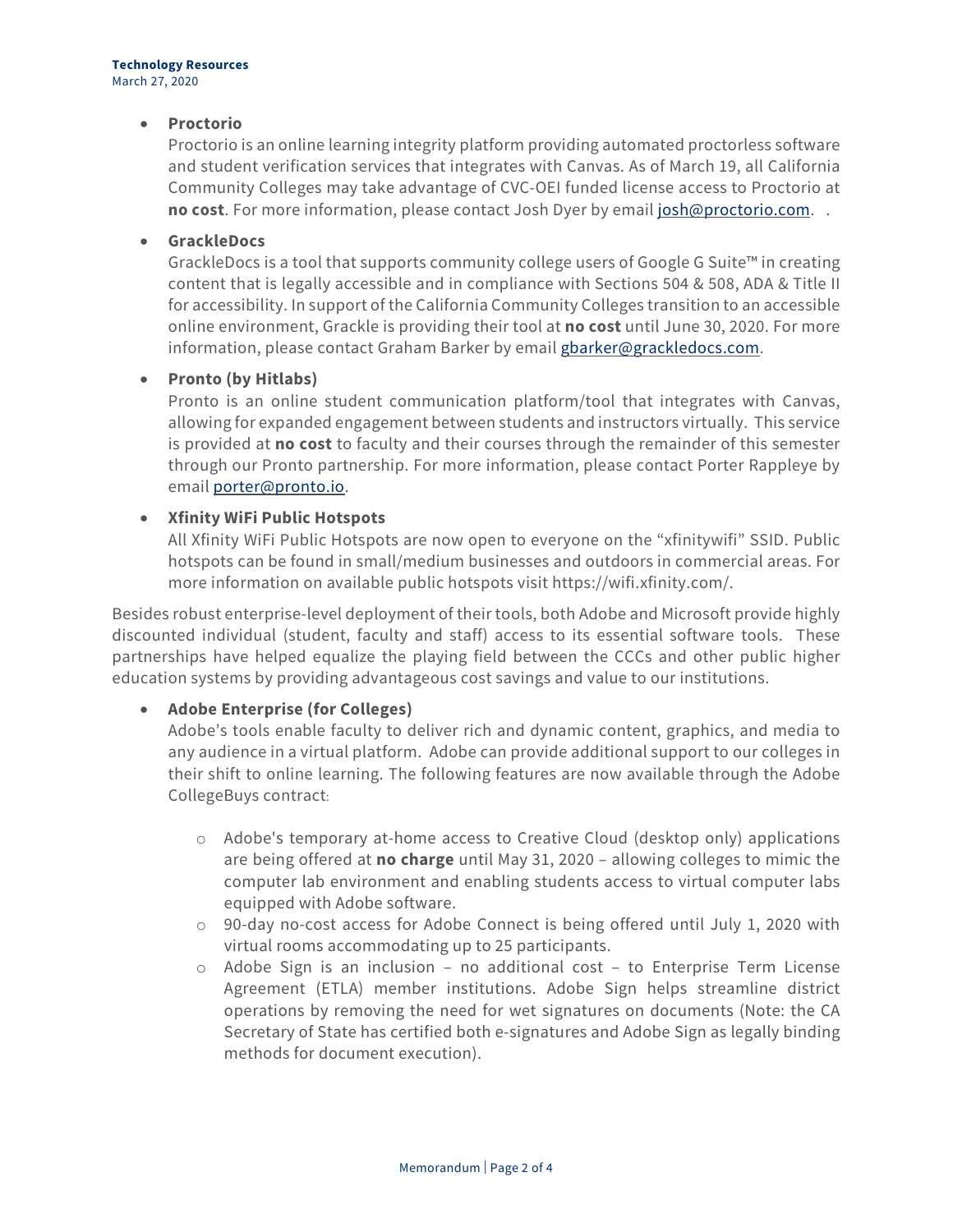- o Adobe is providing Distance Learning resources for faculty to help create engaging content for students in a distance learning environment: [\(https://edex.adobe.com/distance-learning\)](https://edex.adobe.com/distance-learning)
- o For more information, please contact Sheri York by email [syork@cland.com](mailto:syork@cland.com)
- o For Student, Faculty and Staff offerings see CollegeBuys E-Store Information below.

# • **Microsoft Enterprise (for Colleges)**

All CCCs already possess enterprise license of Microsoft, including Microsoft Teams, which has been proven to effectively accommodate high volume remote work. Colleges needing assistance to activate Microsoft Teams or for more information, please contact Sheri York by email [syork@cland.com.](mailto:syork@cland.com)

In addition to the items listed above, the CollegeBuys E-Store [\(http://store.collegebuys.org/\)](http://store.collegebuys.org/) provides up to 80% discount on essential technology software and hardware resources for CCC students, faculty and staff. Products available through the store include discounted internet hotspots/service through California Connects, Adobe Creative Cloud, Microsoft Professional Plus, laptops – both new and refurbished, Apple products, etc.

# • **CollegeBuys [California Connects](https://shop.collegebuys.org/articles/calconnects_landing.htm) Mobile Hotspots**

Secured in partnership with the U.S. Department of Commerce's Broadband Technology Opportunities Program (BTOP) in 2013, this affordable internet service (a mobile internet hotspot) enables access to [internet anywhere](https://coverage.sprint.com/IMPACT.jsp?) in the United States where Sprint service is available at a better value than traditional internet service. For \$19.99 per month (after initial one-time purchase of device for \$79.99), CCC students, faculty and staff can connect up to 10 devices to the California Connects [\(link\)](https://shop.collegebuys.org/articles/calconnects_landing.htm) mobile hotpot anytime and [anywhere](https://coverage.sprint.com/) in the United States to study, work, create, and stay connected. Service can be canceled and reactivated anytime without penalty. Nearly 2,000 CCC students, faculty and staff currently use California Connects as their primary source of broadband connectivity.

Due to COVID-19, the California Connects program is successfully being leveraged by a handful of community college districts to support students who lack internet connectivity during the migration of courses to virtual environments. Over 370 devices (with 3-months service) were provided to State Center Community College District and 460 devices (2 months service) were provided to Foster Youth Programs across the state. For more information about California Connects bulk purchases, please reach out to Brett Chaponot by email **bchaponot**@foundationccc.org.

# • **[Adobe for Students](https://shop.collegebuys.org/articles/ACC_Student39_Landing.htm)**

[Adobe Creative Cloud for Students](https://shop.collegebuys.org/articles/ACC_Student39_Landing.htm) [\(link\)](https://shop.collegebuys.org/articles/ACC_Student39_Landing.htm) is being offered at a discounted rate of \$39.99 (80% discount) for 6-months access to Adobe apps such as Photoshop, Illustrator, Spark, Rush and many more. This allows students to own their instance of Adobe Creative Cloud and the content they produce. Over 5,000 CCC students are currently subscribed to Adobe Creative Cloud.

- $\circ$  Adobe offers a [Canvas integration option](https://adobeint-mkt-prod1-t.campaign.adobe.com/r/?id=h6462edd,11b4c59f,11b4c685) which surfaces the Creative Cloud (apps catalog and learning resource links) and Adobe Spark functionality within the LMS interface.
- $\circ$  The Adobe [student asset migration portal](https://adobeint-mkt-prod1-t.campaign.adobe.com/r/?id=h6462edd,11b4c59f,11b4c686) enables graduating students to transfer the assets associated with their assigned school account to a personal account.